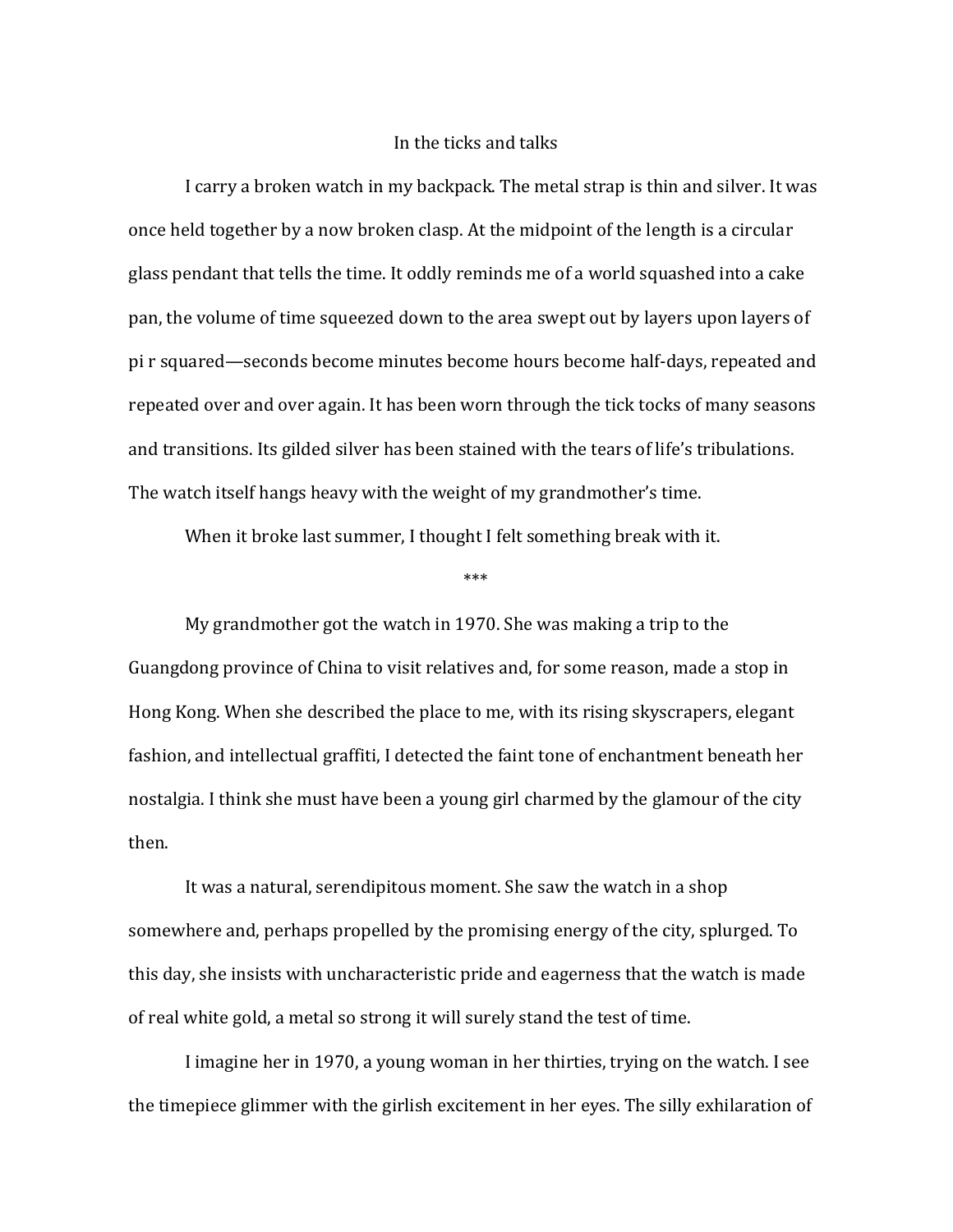having such a classy piece of jewelry from Hong Kong fills her with optimism and the naïve faith that, despite the war raging on at home, she can take on the world. She thinks of her two eldest sons serving in the South Vietnamese army and feels her worries subsiding. The troubles of raising a family in Saigon, the heart of the anticommunist effort, don't disquiet her for a moment. She knows something greater than war. She believes in a better life. She has seen it there in Hong Kong, still glimmering on the silver surface of the timepiece. She buys the watch and seizes her time.

\*\*\*

I never knew my grandmother when she bought the watch she could barely afford. I knew her after the war, after she had moved her family to America, after life had hardened her. But as a child, I knew her as just a mean old lady. And I hated her.

Demanding, insensitive, and extremely critical, she never had a kind thing to say. Her vocabulary was saturated with undertones of resentment towards American culture and desperation to hold onto Chinese traditions; and her words were aimed at us, her family. Whenever there was a family gathering, she would criticize all of us kids relentlessly, speaking of how spoiled we were, how bad our Chinese was, how our skin was too dark, how the boys should eat more, how the girls should start watching their weight. Back then, it seemed to me that she was the spoiled one, having all of us at the beck of her command.

We brought her food, we waited for her to eat first, we cleared the tables. We did whatever she asked. But what we all hated most was walking with her. She was old, but still capable. Nevertheless, she would grasp our arms for balance. Like a scar, it is engrained in my memory how tightly she clawed at my arm, her nails sinking painfully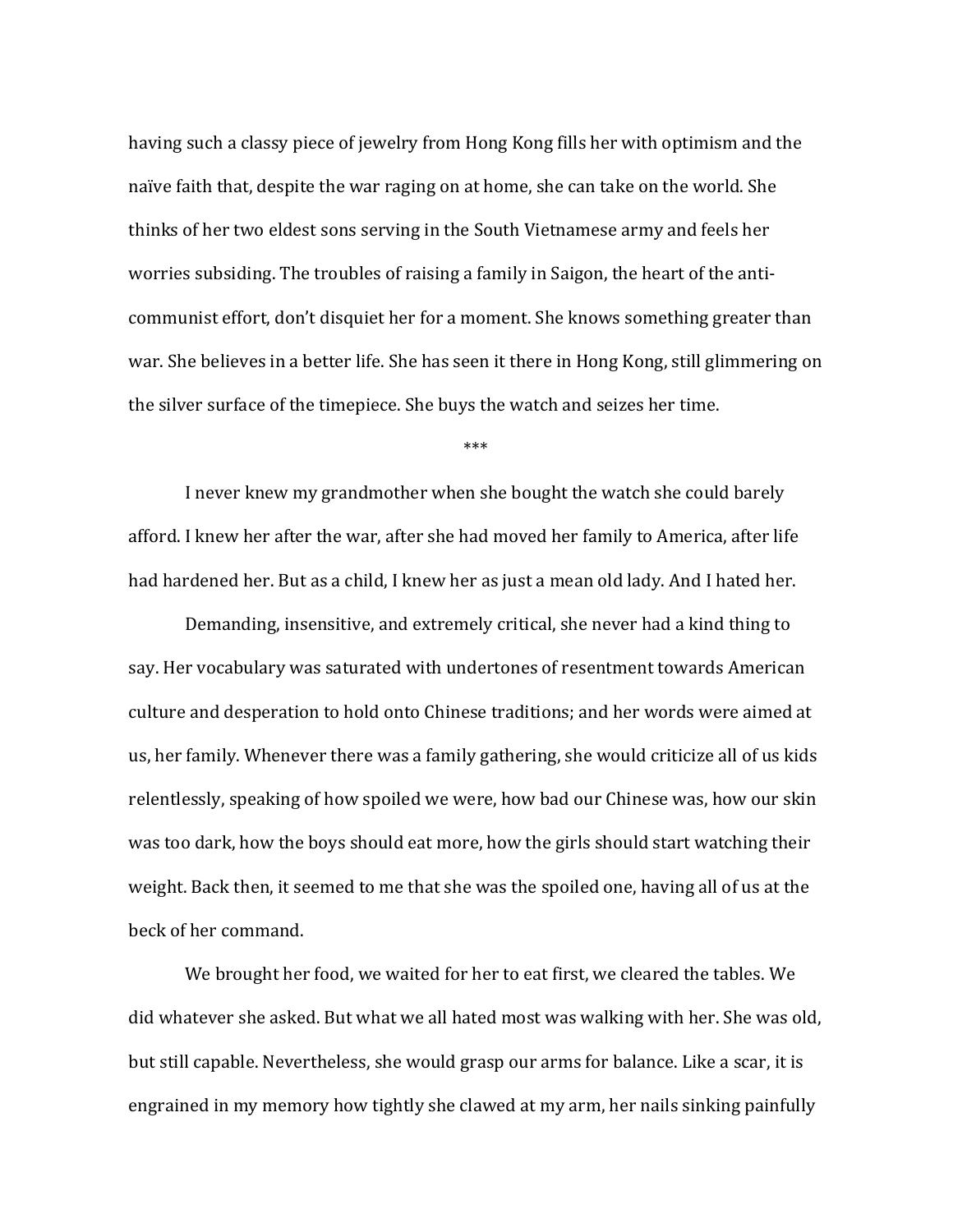into my skin. I would complain to my father, but she would yell at me and demand that he discipline me for being disrespectful. So I continued to stare resentfully at her arm as she continued to use me for support. I don't remember ever seeing a watch on her wrist.

Regardless of her flaws, she was always a tough character. All of us kids secretly thought she was cool because we sometimes caught her smoking a cigarette, and we only respected her more when she decided to quit smoking for the children. Her powerful presence intimidated my young cousins and siblings. While our parents and her husband spanked us for misbehaving, she never raised her hand. She had a force about her that never required physical fruition. The look on her face was enough. She was a stubborn mule who acted as if she didn't carry the weight of a life really lived. This was all I saw her as, and maybe I figured she could handle my childish resentments.

\*\*\*

One day during my senior year of high school, my father asked me, "Why don't you visit your grandmother more?"

"What do you mean?" I asked, surprised. My grandmother lived next door. "I see her everyday when I come home from school, and I always say hi." It had become a conditioned habit since childhood to pay respectful greetings to my elders; I'd get in trouble otherwise.

"That's not enough. You should make her tea and talk." His voice then softened. "She gets lonely, you know."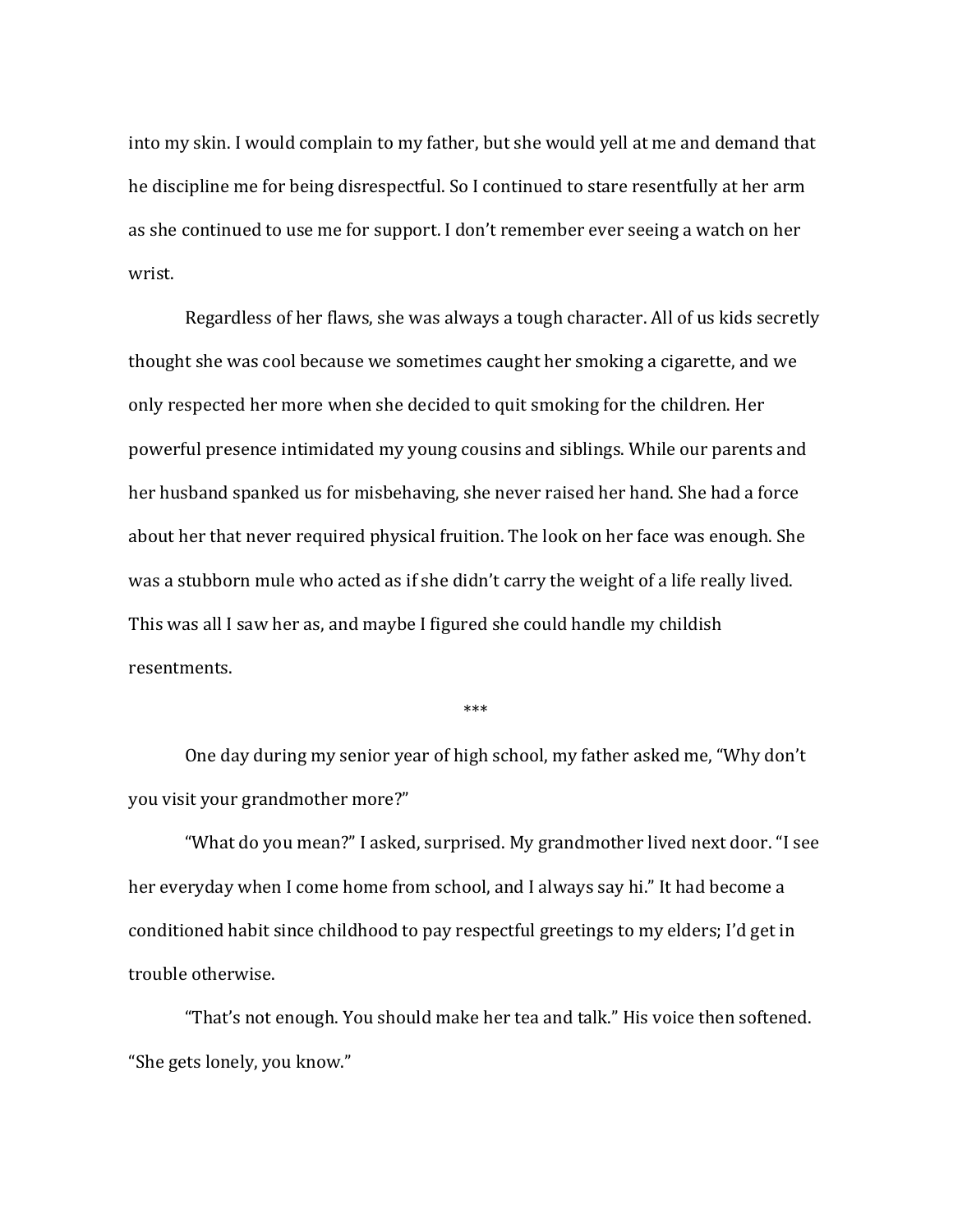Sensing a talk about familial obligations coming on, and feeling obliged anyway, I went to see her. I wasn't prepared.

I thought I could just go in, say hi, make tea instead of small talk with my limited Chinese, and leave. But she asked me about school, she asked me about America, she asked me why I didn't visit her more even though she lived just next door. When I tried to answer, she broke into sobs.

Suddenly, she was crying for her dead husband, who had passed before I entered middle school, mourning his death and sulking in her loneliness all at the same violently heart-wrenching moment.

Then, in complicated Cantonese I could barely understand, she cursed her children who were all too busy with their jobs to take her out more often. Because of her Asian culture, she felt entitled to be cared for into her old age, and she angrily regretted coming to America. She felt the culture destroyed her children's sense of familial obligation.

What use was giving birth to them anyway, she asked me through tears, to raise children just to push you away, to water plants with love just to see the wind blow them away? Feeling hurt and betrayed, she denounced her children, who, after all she's done for them, have not, in her watery eyes, repaid her enough for giving life to them and giving up her life for them.

Then, she longed for her lost, probably dead daughter. My lost aunt had sailed to America on a different ship from the rest of the family. The ship never showed up, and the girl never showed up to live out the rest of her life. Bitterly, my grandmother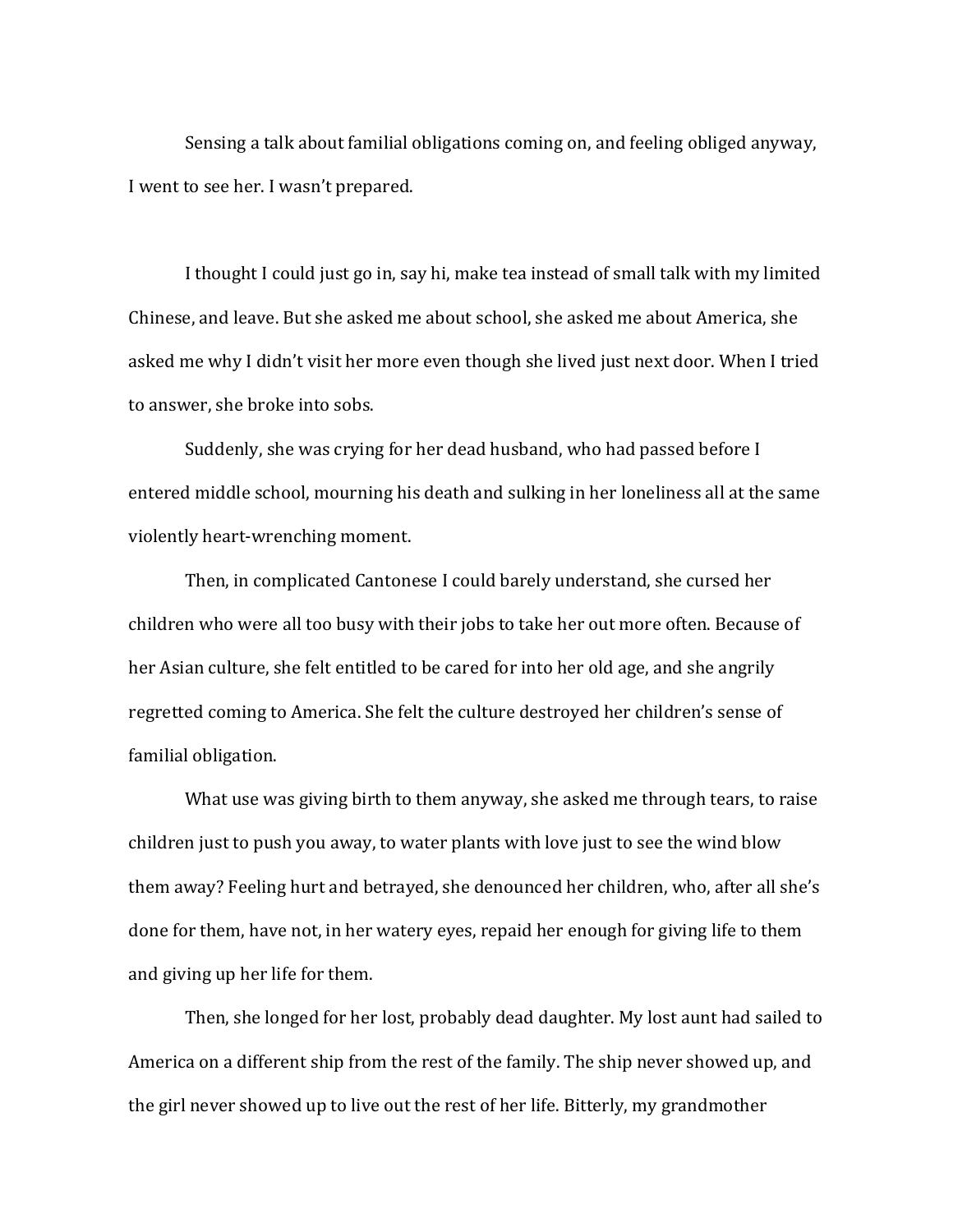wondered aloud if her daughter would have never showed up, even if she were still alive, to take care of her, or would she have rejected her mother like the rest of her siblings had?

She complained next, still in the same wailing way, about the grandchildren, my cousins and siblings, who, just like me, do little more than say hi to her out of the old obligation.

She filled me with a violent sort of guilt and sympathy. Her tears turbulently moved me to tears. I couldn't speak; the knot in my throat made me feel like I was choking on my heart.

I wanted to comfort her; yet, I was incapable. The Chinese language I grew up speaking was a fading memory to me by then. She didn't know English, and I didn't know how to speak the words to console her. Though I could make out most of what she was saying, I didn't have the grammar knowledge nor vocabulary to respond like she needed me to. So our communication was crippled. I couldn't say sorry for my parents or the aunt I had never known. I couldn't promise to visit more often to make her feel less lonely. And it wasn't in our custom to hold hands or hug. I had never done that with her before, and when I moved to in that moment, I suddenly felt too awkward that I pulled back.

So I cried next to her. I cried for her loneliness and her careless children, I cried out of guilt and remorse, and I finally cried for my dead grandfather because I understood then the value of his existence and the sorrow of his absence.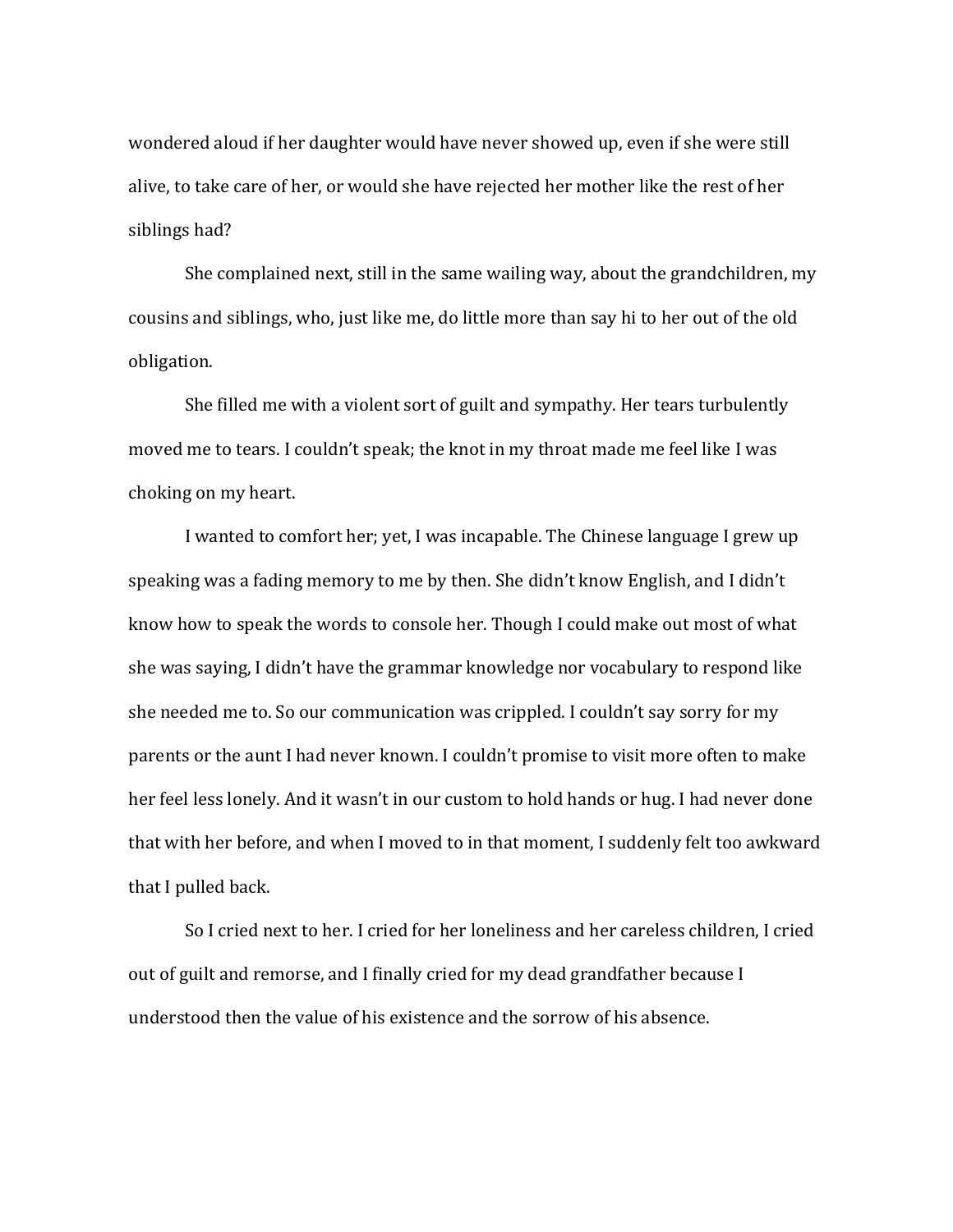When my grandma regained her composure, she cursed herself for confiding in me and begged me to go home. I could do little more than listen to her request at that point. 

\*\*\*

I made an effort to visit her every week after that and, almost every time, we spent the greater part of an hour crying together. I learned about how luxuriously she lived in Vietnam before the war, how the war changed that, how with a heavy heart she saw off her eldest child when the Communists forced him into a reeducation camp. I heard her heart breaking when, after laboring for ten hours, she delivered her first child, a stillborn. I heard, as if through the same shut doors and windows in Saigon that failed to damp the noise of the Viet Cong and People's Army of Vietnam in 1975, her silently wishing her children were deaf. I heard the comforting, hopeful splashing of waves against the boat get drowned out at shore when the strangeness of English took over. I heard the watch tick.

\*\*\*

When I came home after my first year of college, she gave me the watch. She had stumbled upon it again while cleaning out her room during Chinese New Year and was waiting until I returned to give it to me. I saw the girlish excitement in her eyes when she told me in Chinese I could barely understand that it was made of real white gold, the kind of metal so strong it will surely stand the test of time.

My father says he saw girlish excitement in my eyes when I showed it to him that night. I told him it was made of real white gold, but he said it probably wasn't. My grandmother probably got ripped off, he said. Still, I like how it glimmers in the light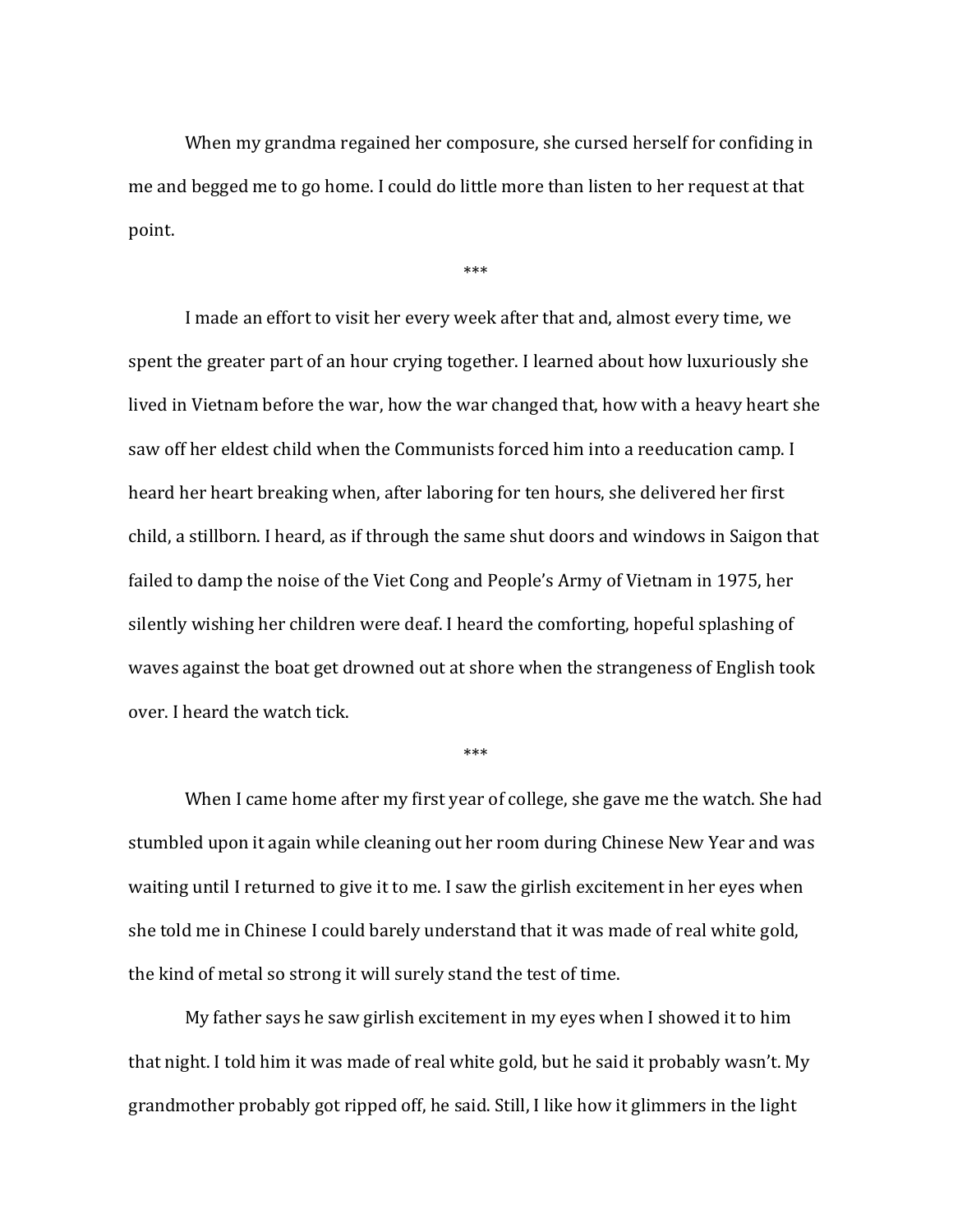and my father understands how special it makes me feel that my grandmother gave it to me, especially when I'm not even the oldest female grandchild. In Asian tradition, it's rare to get heirlooms when you're not the eldest.

\*\*\*

I wore the watch when I left a few days later for an internship in Singapore. Sitting on my wrist, it sparkled faithfully under the summer sunshine. Sometimes, when the excitement of life dulled and time felt slow, I'd take off the watch and admire it closely in my hands, watching it softly ticking and tocking. What life it has experienced! Often, in these moments, I'd think of my grandmother and wonder what time her demented mind might be stuck in. The good and rough old days of her childhood, the plightful journey of her motherhood, the night her husband died, the bitterness of the present day, or the imminent relief of the future-tense coupled with nonexistence? For lack of religious faith and an abundance of love, I would pray to whatever was then moving my heart that she would dwell on happier days.

Sometimes, too, I would dwell on happier days. My visits to her in the past year and a half had been so lachrymose. Where did her meanness go? At least she clutched my arms those days, fingernails clawing into my skin, leaving scars of regret for misplaced resentment in my memory. But it was easier to childishly resent her like I used to than it was to so desperately and pitifully love her then.

It was during one of these moments in the middle of the summer that I dropped the watch. The clasp broke, the time stopped ticking. My heart stopped for a second, too. I thought it must have meant something.

I left the room in a frantic worry. I called my grandmother immediately. Relief